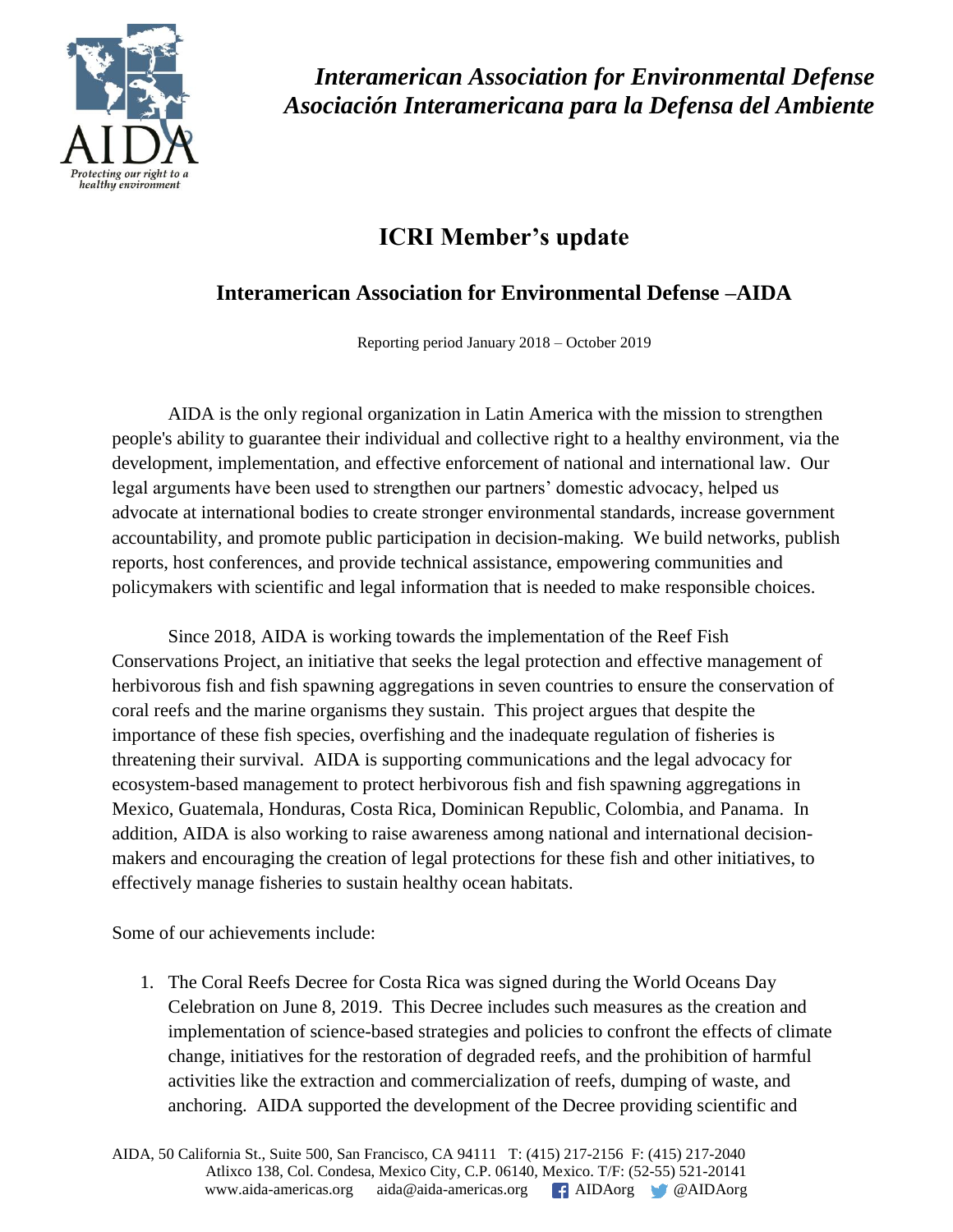technical recommendations, as well as broad legal arguments to support the protection of coral reefs and herbivorous fish species. AIDA is now actively participating in the required national working group to ensure compliance.

- 2. AIDA developed a scientific and technical report for the Fisheries Unit in Guatemala, advocating to extend the Ministerial Decree 175-2015 and prohibit the parrotfish fisheries in Guatemala's Caribbean region. This report was developed in partnership with the NGO Healthy Reefs Initiatives and expands on the need to extend the aforementioned Decree and provide scientific data, and specific criteria to protect these key species at a national level for healthy coral reefs habitats.
- 3. In Colombia, CORALINA's a legally-binding Regulation No. 369 was signed on July 15, 2019. This regulation prohibits the capture and commercialization of 14 species of parrotfish, four of surgeonfish, five butterfly fish and six species of angelfish. It also prohibits commercial fishing using harpoons and/or similar fishing gears, as well as the commercialization, possession, storage, and transfer of these groups of species to other areas of the country. AIDA supported CORALINA's initiative since its inception, providing technical, scientific and legal information; and advocated for the inclusion of international and regional commitments that protect these fish.
	- o In August 2019, AIDA also supported CORALINA's communications and outreach campaign in San Andres, and in coordination with the education team, visited several fishermen's committees, schools, and restaurants. AIDA also participated in a meeting with the Inter-Institutional Committee on Environmental Education, which was attended by representatives of the government, the police, and the tourism and education sectors. Compliance of Regulation No. 369 was broadly encouraged among the different stakeholders.
- 4. Following our participation as an observer at the Scientific Committee meeting of the SPAW Protocol, and raising awareness on the need to include different species of herbivorous fish to the Protocol, we attended the Conference of the Parties (COP10) that took place in Roatán, Honduras. In this meeting, the SPAW Protocol approved the recommendation of the Scientific and Technical Advisory Committee (STAC) to urgently define the objectives, activities, and strategies to protect parrotfish and other herbivorous fish, species that are associated with coral reefs, seagrasses, and mangroves in the Wider Caribbean Region. This initiative will define important conservation efforts for herbivorous fish to the signatories to the SPAW Protocol, which include several countries of the Wider Caribbean Region. AIDA will enforce compliance with signatories to the SPAW Protocol.
- 5. At a regional level, AIDA and the Regional Director of the Central American Fisheries and Aquaculture Organization coordinated a technical meeting with members of the Fisheries Authorities of several countries of the Central America Integration System. Participating countries included Belize, El Salvador, Nicaragua y Panamá, and all of the countries presented and discussed their current legislation for coral reefs and herbivorous